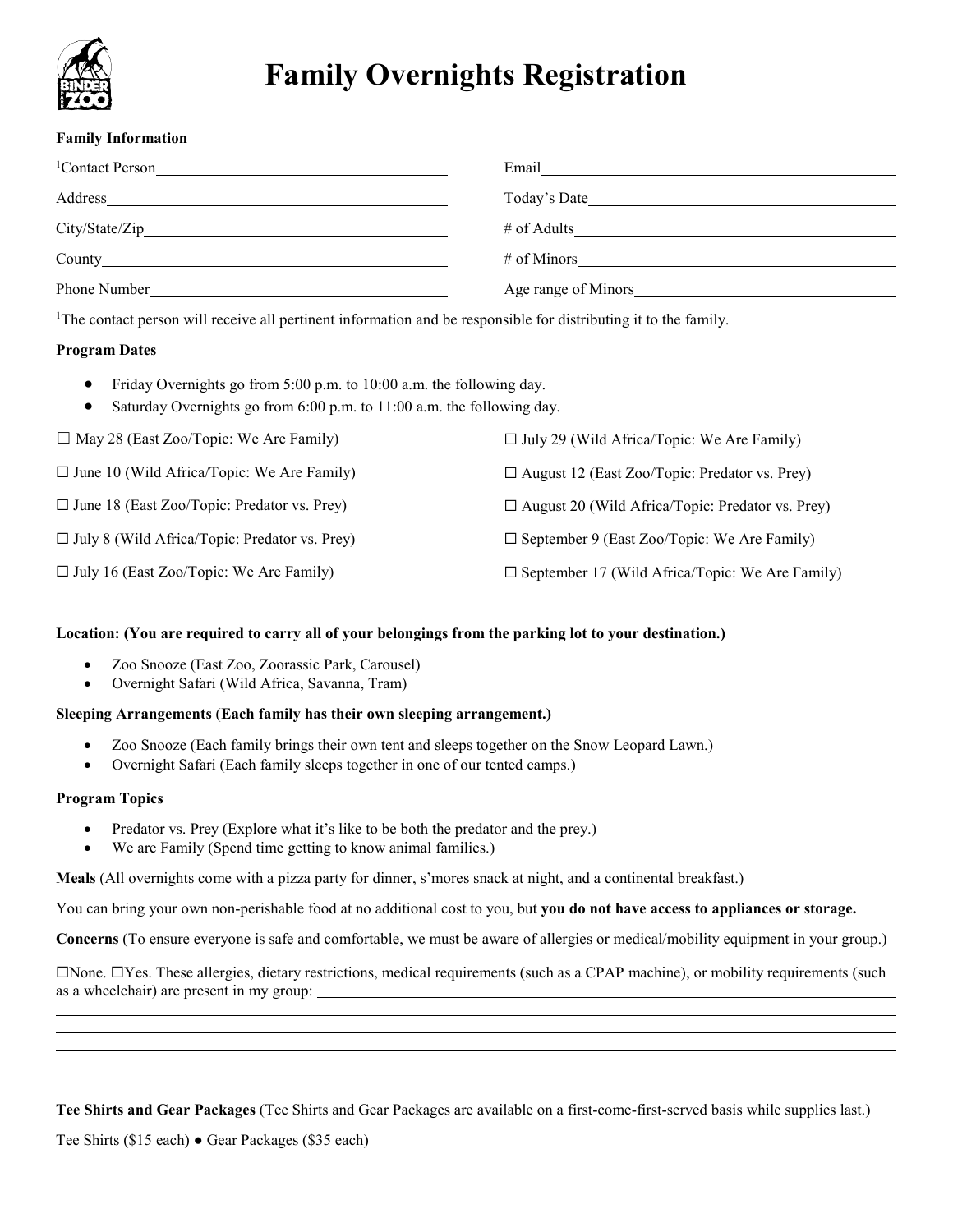Please fill out the chart if you would like any tee shirts, and please fill out the payment information.

| Shirt Size | Quantity | <b>Payment Information</b>     |  |       |        |       |
|------------|----------|--------------------------------|--|-------|--------|-------|
| Child M    |          | <sup>2</sup> Registration      |  |       | $=$    | \$280 |
| Child L    |          | <sup>2</sup> Additional Family |  | X\$70 | $^+$   | \$    |
| Adult S    |          | Members                        |  |       |        |       |
| Adult M    |          | Tee Shirts                     |  | X\$15 | $^+$   |       |
| Adult L    |          |                                |  |       |        |       |
| Adult XL   |          | Gear Packages                  |  | X\$35 | $^{+}$ | \$    |
| Adult XXL  |          | Final                          |  |       | $=$    |       |
| Total      |          |                                |  |       |        |       |

2 Family Overnights cost \$280 for up to the first 4 family members and \$70 for each additional family member. 8 family members maximum ages 6 and older. Up to 8 families can participate but sleep in separate spaces. **Registrations are processed on a firstcome-first–served basis.**

Email, Mail, Drop Off, or Fax registration packet with payment to:

| Binder Park Zoo                   |                                                |                       | jdebusschere@binderparkzoo.org |              |  |
|-----------------------------------|------------------------------------------------|-----------------------|--------------------------------|--------------|--|
|                                   | Attn.: James DeBusschere                       | Phone: (269)-979-1351 |                                |              |  |
|                                   | 7400 Division Drive                            |                       | Fax: (269)-979-8834            |              |  |
|                                   | Battle Creek, MI 49014                         |                       |                                |              |  |
| $\Box$ Cash                       | $\Box$ Check #                                 | $\square$ VISA        | $\Box$ MasterCard              | $\Box$ Am Ex |  |
| <b>Credit Card:</b><br>Amount: \$ | Check: Make Checks Payable to: Binder Park Zoo |                       |                                |              |  |
| Expiration Date:                  |                                                | CVV:                  |                                |              |  |
| Cardholder Name:                  |                                                |                       | Cardholder Signature           |              |  |

#### **Payment Policy: Total payment is due at time of registration.**

**Release of Liability:** We must collect a signed Release of Liability for each participant attending the overnight (adults and minors). If the participant is a minor, a parent or guardian must sign for them.

## **Registration, Payment, and Release of Liability must be received at least 14 days prior to an available date.**

**Cancellation Policy:** Overnights run rain or shine.

Full Refunds are given only if Binder Park Zoo is unable to place your family in a requested date or if Binder Park Zoo must cancel the overnight due to extenuating circumstances.

If you are unable to attend your scheduled date, you must contact James DeBusschere, the overnights coordinator, as soon as possible (269-441-9030 ● [jdebusschere@binderparkzoo.org\)](mailto:jdebusschere@binderparkzoo.org)

- Cancellations received at least 30 days prior: will be refunded or transferred to another available date as long as Binder Park Zoo can fill the originally scheduled date. A \$25 processing fee will apply.
- Cancellations received less than 30 days prior: No transfer. No refund.